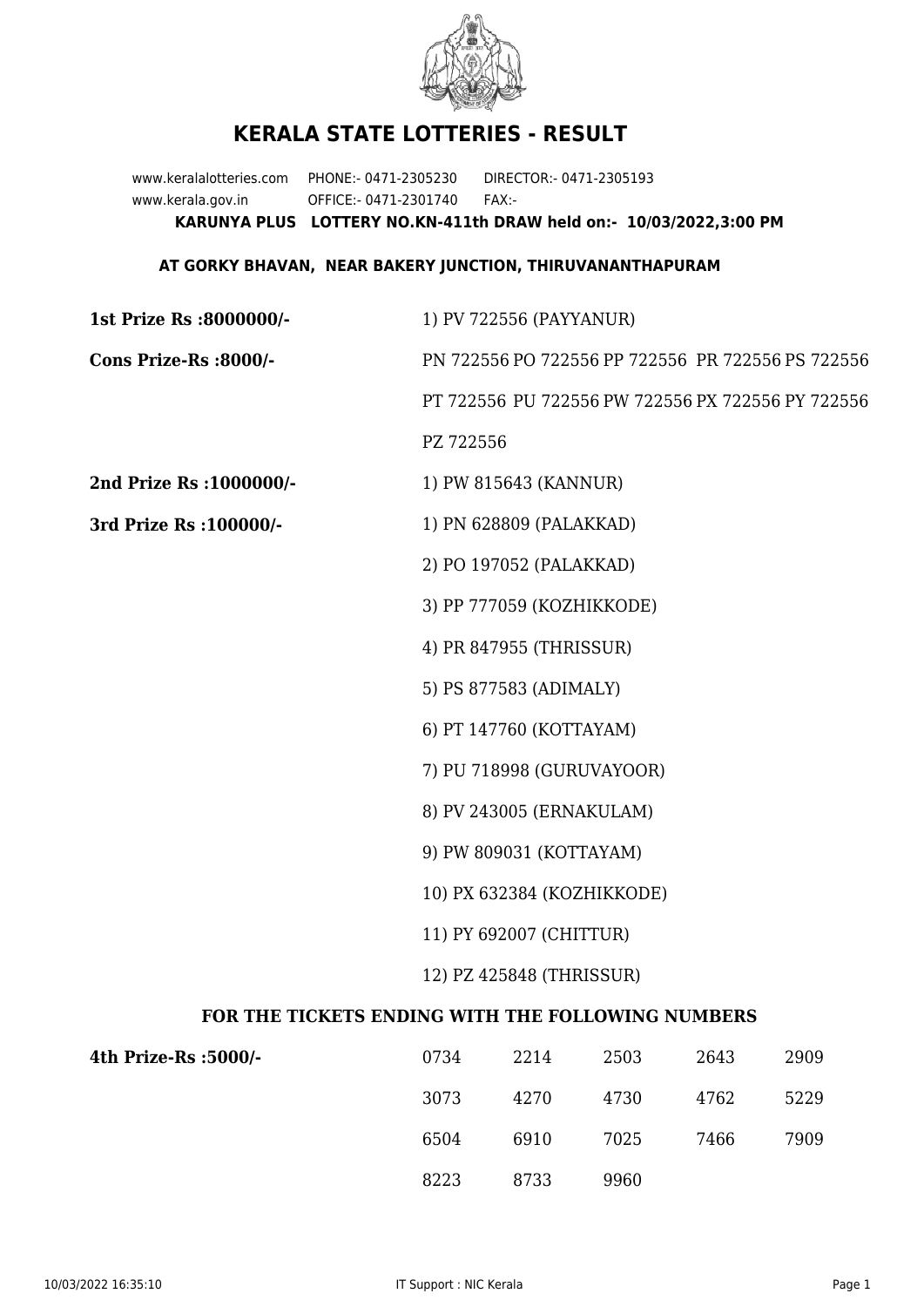| 5th Prize-Rs : 1000/- | 0595 | 1590 | 1594 | 1819 | 2113 |
|-----------------------|------|------|------|------|------|
|                       | 2196 | 2377 | 2512 | 2567 | 2842 |
|                       | 3217 | 3877 | 3964 | 4413 | 4974 |
|                       | 5256 | 5880 | 5936 | 6131 | 6255 |
|                       | 7195 | 7330 | 7506 | 7623 | 7871 |
|                       | 8602 | 8652 | 8841 | 9135 | 9172 |
|                       | 9365 | 9409 | 9794 | 9837 |      |
| 6th Prize-Rs :500/-   | 0011 | 0017 | 0053 | 0059 | 0078 |
|                       | 0173 | 0645 | 0711 | 0723 | 0737 |
|                       | 1125 | 1132 | 1201 | 1213 | 1311 |
|                       | 1381 | 1384 | 1514 | 1864 | 2172 |
|                       | 2235 | 2315 | 2393 | 2432 | 2481 |
|                       | 2822 | 3176 | 3312 | 3602 | 3643 |
|                       | 3655 | 3686 | 3850 | 3871 | 4067 |
|                       | 4108 | 4447 | 4734 | 4737 | 4743 |
|                       | 4883 | 5150 | 5172 | 5224 | 5882 |
|                       | 6000 | 6017 | 6103 | 6248 | 6253 |
|                       | 6369 | 6586 | 6685 | 6752 | 6837 |
|                       | 6933 | 7131 | 7135 | 7416 | 7666 |
|                       | 7757 | 8099 | 8164 | 8218 | 8340 |
|                       | 8354 | 8402 | 8461 | 8558 | 8699 |
|                       | 8784 | 9000 | 9095 | 9379 | 9404 |
|                       | 9412 | 9501 | 9538 | 9725 | 9751 |
| 7th Prize-Rs : 100/-  | 0137 | 0199 | 0328 | 0398 | 0418 |
|                       | 0453 | 0608 | 0781 | 0946 | 1211 |
|                       | 1218 | 1278 | 1338 | 1357 | 1362 |
|                       | 1457 | 1607 | 1811 | 1846 | 1910 |
|                       | 2062 | 2173 | 2259 | 2303 | 2312 |
|                       | 2421 | 2436 | 2491 | 2497 | 2582 |